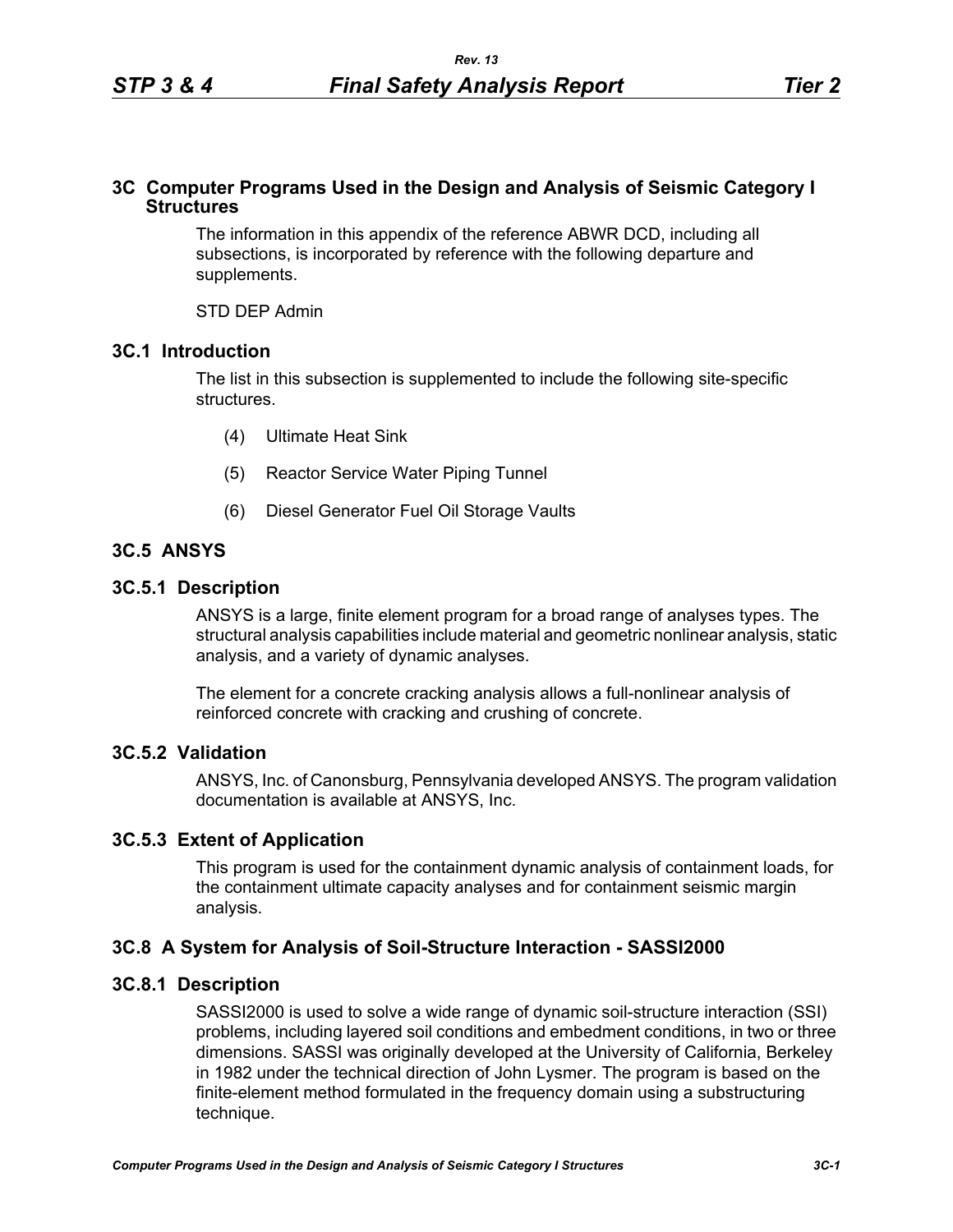# **3C.8.2 Validation**

SASSI2000 was obtained from ISATIS, LLC, University of California, Berkley and validated by Simpson Gumpertz and Heger (SGH). The program validation documentation is available at SGH. The program validation was also accepted by Sargent & Lundy (S&L) under S&L's QA Program.

# **3C.8.3 Extent of Application**

SASSI2000 is used to obtain seismic design loads and in-structure floor response spectra for the Seismic Category I buildings accounting for the effects of SSI.

# **3C.9 Free-Field Site Response Analysis (SHAKE2000 and P-SHAKE)**

## **3C.9.1 Description**

SHAKE2000 is used to perform the free-field site response analysis to generate the design- earthquake-induced strain-compatible free-field soil properties and site response motions required in the seismic SSI analysis. SHAKE2000 is a software application that integrates SHAKE, SHAKE91 and ShakEdit. SHAKE is a computer program for earthquake response analysis of horizontally layered sites developed at the University of California, Berkeley, by B. Schnabel, John Lysmer and H. B. Seed in 1972. SHAKE91 is a modified version of SHAKE for conducting equivalent linear seismic response analyses of horizontally layered soil deposits developed at the University of California, Davis, by I. M. Idriss and J. I. Sun. ShakEdit is a pre and postprocessor for SHAKE and SHAKE91 developed by Gustavo A. Ordonez.

P-SHAKE is a Bechtel proprietary modified version of SHAKE. P-SHAKE generates the same design earthquake-induced strain-compatible soil properties and site response motions as SHAKE does, and the input files of the two programs for the most part are compatible. However, P-SHAKE is built on a different program logic that allows the site response analysis to be performed with acceleration response spectrum as input instead of acceleration time histories used by SHAKE.

# **3C.9.2 Validation**

SHAKE2000 was purchased from Gustavo A. Ordonez and validated by Sargent & Lundy. The program validation documentation is available at Sargent & Lundy.

P-SHAKE was developed by Bechtel. The program validation documents are located in Bechtel's Computation Service Library.

## **3C.9.3 Extent of Application**

SHAKE2000 is used to generate free-field site response motions for use in seismic analysis of Category I structures, e.g., Reactor Building, Control Building and Ultimate Heat Sink.

P-SHAKE is used to provide site-specific earthquake-induced design ground motions and the associated strain-compatible soil properties for Category I structures, e.g., Reactor Building, Control Building, and Ultimate Heat Sink.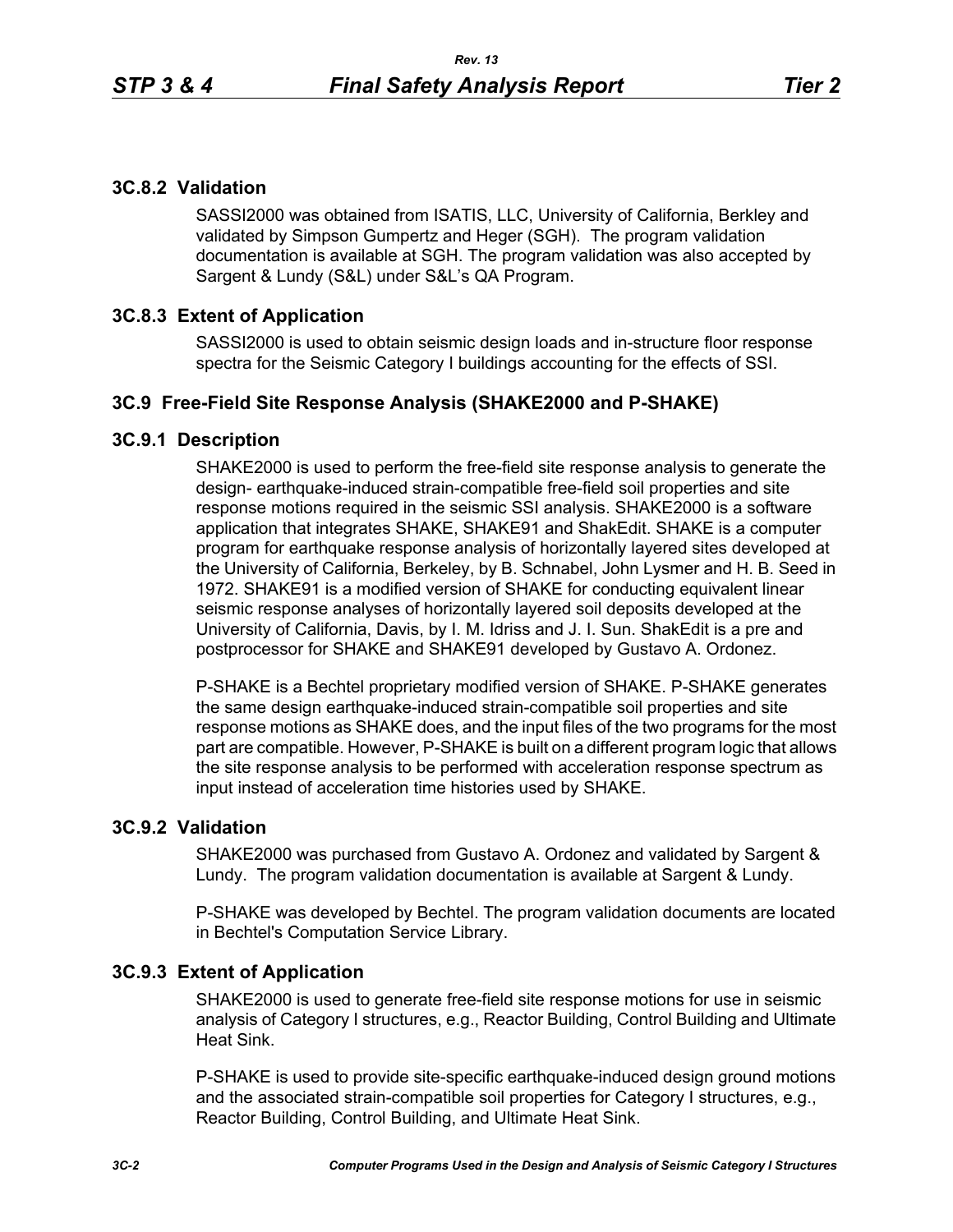# **3C.10 GT STRUDL**

## **3C.10.1 Description**

GT STRUDL (Structural Design Language) is a subsystem of GTICES (The Georgia Tech Integrated Civil Engineering System). It solves structural engineering problems in frame analysis, finite element analysis, static and dynamic analysis, as well as steel and concrete design.

## **3C.10.2 Validation**

GT STRUDL is developed by Georgia Tech Research Corporation (GTRC). The program validation documents are located at GTRC.

## **3C.10.3 Extent of Application**

GT STRUDL is a general purpose program used to perform structural analysis for structures.

## **3C.13 DYNAS**

## **3C.13.1 Description**

DYNAS is used for seismic analysis of structures, including generation of floor response spectra.

## **3C.13.2 Validation**

DYNAS was developed and validated by Sargent & Lundy. The program validation documentation is available at Sargent & Lundy.

## **3C.13.3 Extent of Application**

This program is used to calculate concrete shear wall stiffnesses and determine forces in shear wall design for shear wall structures.

# **3C.14 SAFE**

## **3C.14.1 Description**

SAFE is used for the analysis and design of concrete slabs and basemats. It integrates modeling analysis and design of slabs and foundations.

# **3C.14.2 Validation**

SAFE was developed by Computers and Structures, Inc., Berkeley. It was purchased and validated by Sargent & Lundy. The program validation documentation is available at Sargent & Lundy.

# **3C.14.3 Extent of Application**

SAFE is used to determine required reinforcing for concrete slabs and foundations.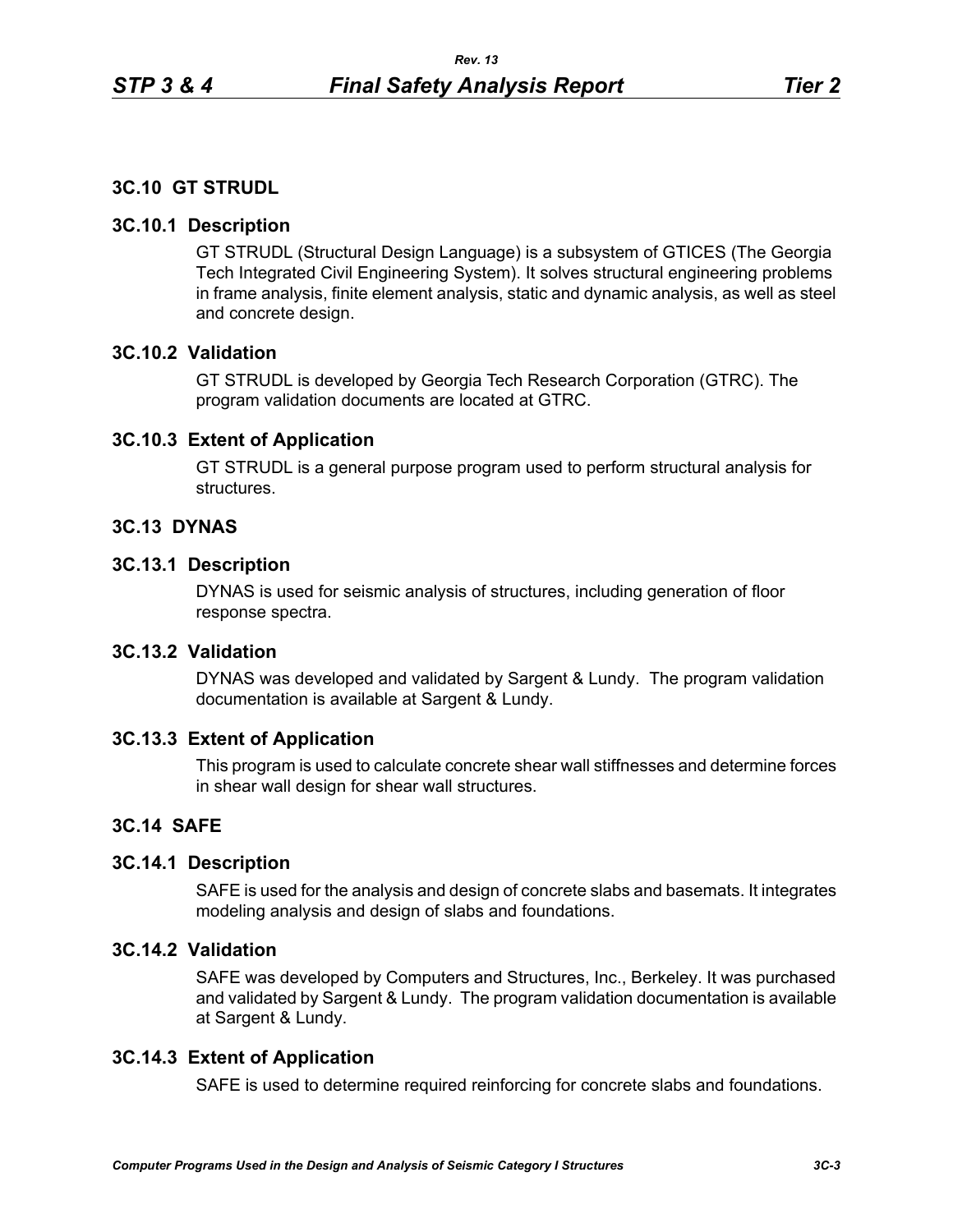## **3C.15 RSG**

## **3C.15.1 Description**

RSG is used to generate artificial synthetic time histories for seismic analysis. It also generates response spectrum from an input acceleration time history. It can envelope spectra, combine spectra, and generate a spectrum consistent time history.

## **3C.15.2 Validation**

RSG was developed and validated by Sargent & Lundy. The program validation documentation is available at Sargent & Lundy.

## **3C.15.3 Extent of Application**

RSG is used to generate response spectra for various percentages of critical damping from a given acceleration time history.

## **3C.16 TEMCO**

### **3C.16.1 Description**

TEMCO analyzes reinforced concrete beam and plate sections subjected to non-thermal and thermal loads. The program can also perform design for reinforced concrete sections subjected to axial bending or shear forces.

# **3C.16.2 Validation**

TEMCO was developed and validated by Sargent & Lundy. The program validation documentation is available at Sargent & Lundy.

## **3C.16.3 Extent of Application**

TEMCO is used to analyze reinforced concrete sections subjected to non-thermal and thermal loads.

## **3C.17 APLAN**

## **3C.17.1 Description**

APLAN is used to analyze rectangular attachment plates mounted on concrete walls or slabs by means of expansion anchors, headed welding studs or wire embedments.

## **3C.17.2 Validation**

APLAN was developed and validated by Sargent & Lundy. The program validation documentation is available at Sargent & Lundy.

## **3C.17.3 Extent of Application**

APLAN is used to analyze rectangular attachment plates mounted on concrete walls by means of expansion anchors, headed welding studs or wire embedments.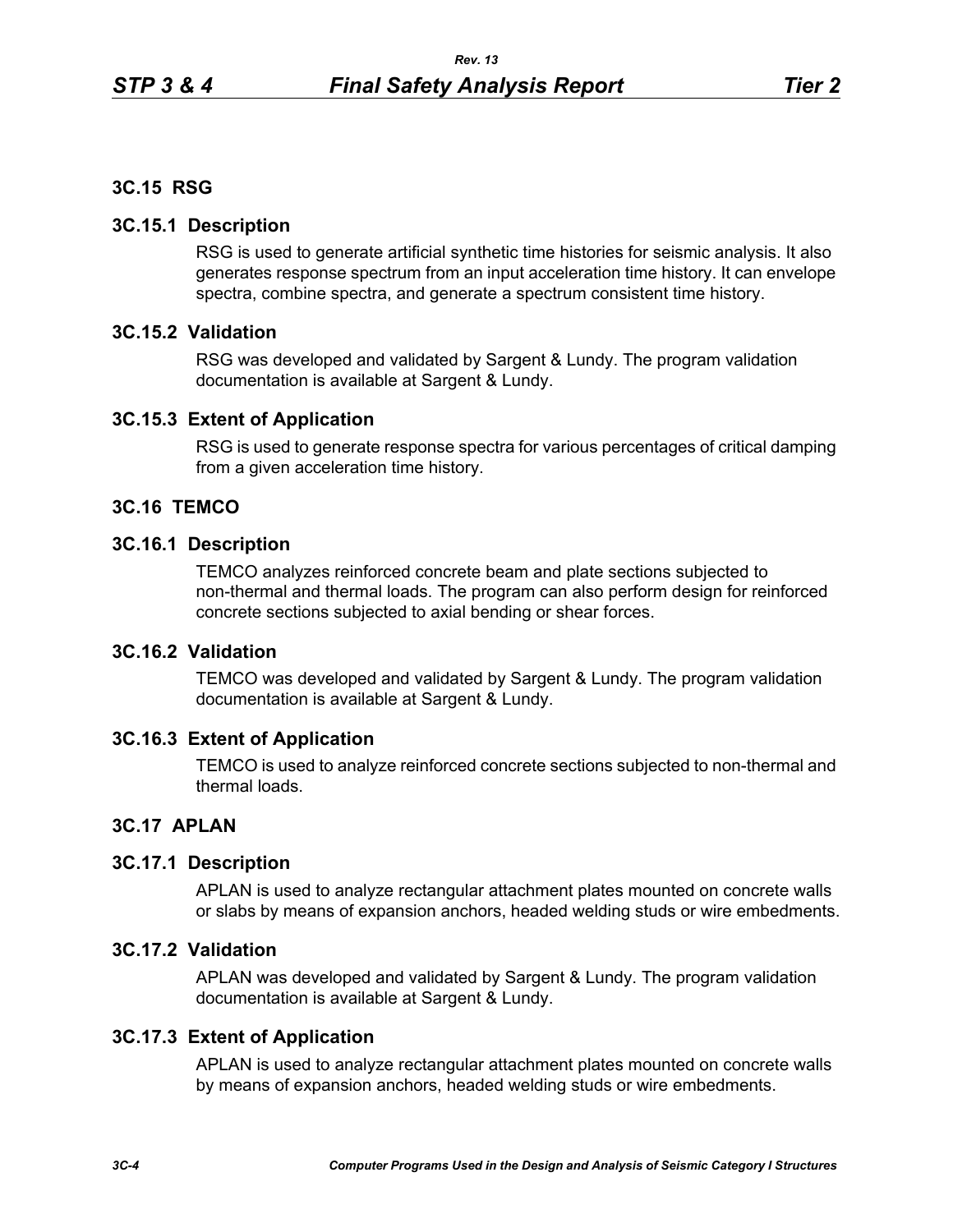## **3C.18 SAP2000**

## **3C.18.1 Description**

SAP2000 is a finite element program for analysis and design of structures. It performs both static and dynamic analysis.

# **3C.18.2 Validation**

SAP2000 was developed by Computers and Structures, Inc., Berkeley. It was purchased and validated by Sargent & Lundy. The program validation documentation is available at Sargent & Lundy.

## **3C.18.3 Extent of Application**

SAP2000 is used to perform general structural analysis for buildings.

#### **3C.19 PCACOLUMN**

## **3C.19.1 Description**

PCACOLUMN is a software program for the design and investigation of reinforced concrete column sections. The column section can be rectangular, round or irregular, with any reinforcement layout or pattern. Slenderness effects can also be considered.

### **3C.19.2 Validation**

PCACOLUMN was developed by Portland Cement Association. It was purchased and validated by Sargent & Lundy. The program validation documentation is available at Sargent & Lundy.

## **3C.19.3 Extent of Application**

PCACOLUMN is used for analysis and design of concrete columns.

## **3C.20 SYNQKE-R**

## **3C.20.1 Description**

SYNQKE-R is a Personal-Computer (PC)-based computer program for generating acceleration time histories compatible with single-damping or multiple-damping response spectra. The program allows the user to specify an initial acceleration time history, to perform a parabolic base-line correction, and to scale the time histories to the user-specified maximum acceleration value.

## **3C.20.2 Validation**

SYNQKE-R was developed and validated by Paul C. Rizzo Associates (RIZZO), Inc. The program validation documentation is available at RIZZO.

## **3C.20.3 Extent of application**

SYNQKE-R is used to generate acceleration time histories compatible with single or multiple damping response spectra.